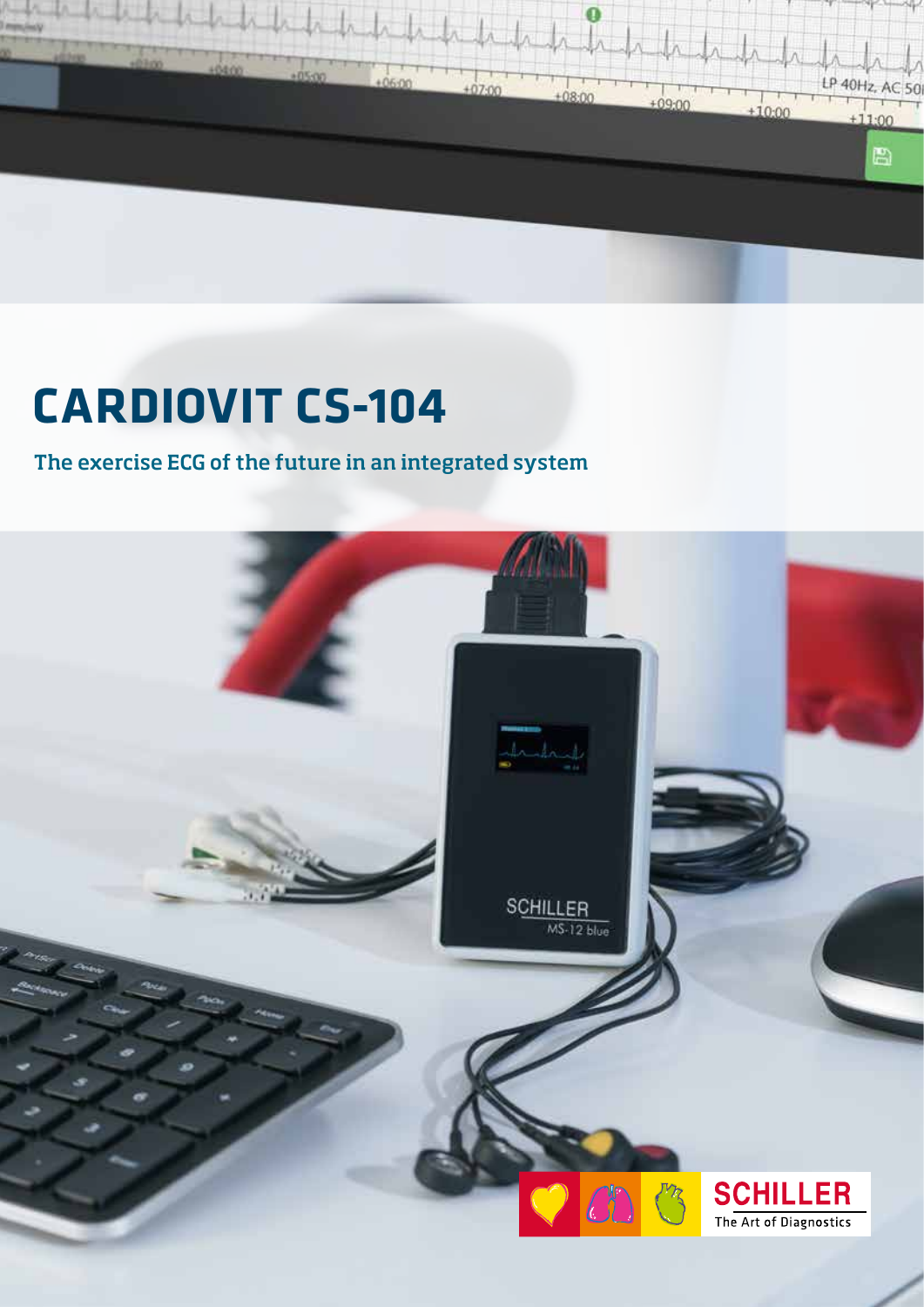# CARDIOVIT  $CS-104$

Everything you need in one system:

- Wireless ECG acquisition
- Optional ultrasound spirometry with SpiroScout SP plus
- Integrated workstation for data review



### **ALL POSSIBILITIES IN A SINGLE SYSTEM**

- \* Resting ECG with the SCHILLER ECG analysis program ETM as well as ETM Sport, the automatic interpretation for athletes
- **:** Resting rhythm recording up to 20 minutes, with optional arrhythmia detection
- ECG Framer: 10-second resting ECG from resting rhythm
- : Exercise ECG with optional arrhythmia detection
- **:** Vector ECG (optional)
- : Spirometry, based on the ultrasound technology of the SpiroScout SP plus (optional)

### **WORKSTATION FOR DATA REVIEW**

The CARDIOVIT CS-104 provides extensive review features for both data locally acquired and recordings from all SCHILLER devices connected to the SCHILLER Server. Bi-directional connectivity (including worklist and PDQ) to EMR, HIS and PACS systems is given.

## **WIRELESS ECG**

SCHILLER

The wireless module MS-12 blue greatly simplifies ECG acquisition, allowing the user to freely operate in any environment and minimizing motion artefacts. Whether laying on the bed or running on the treadmill, the patient has the greatest possibility to move and will hardly notice this small and light device (115 g).

### **SWISS QUALITY – READY-TO-USE**

With the CARDIOVIT CS-104, SCHILLER offers a complete ECG system, ready for use in practices, clinics and hospitals.

The unit includes a PC, a monitor, a trolley and a wireless (MS-12 blue) or wired (MS-12 USB) acquisition module. Optionally, the CARDIOVIT FT-1 can be used for ECG acquisition. Everything is pre-installed and tested by SCHILLER, ready to be used in the clinical practice.

CARDIOVIT CS-104 is also available as resting ECG PC software and spirometry PC software.



Ultrasound spirometer SpiroScout SP plus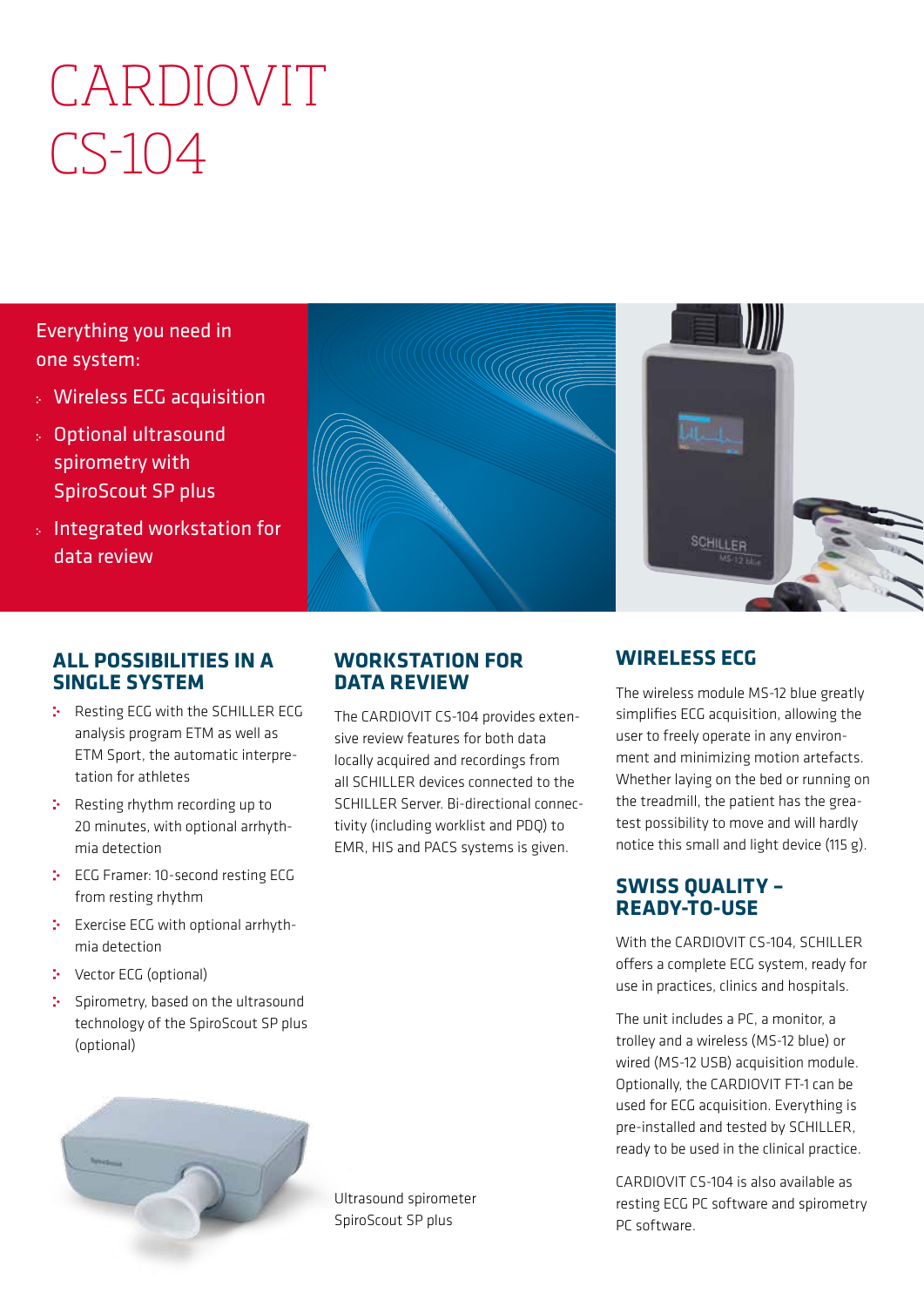